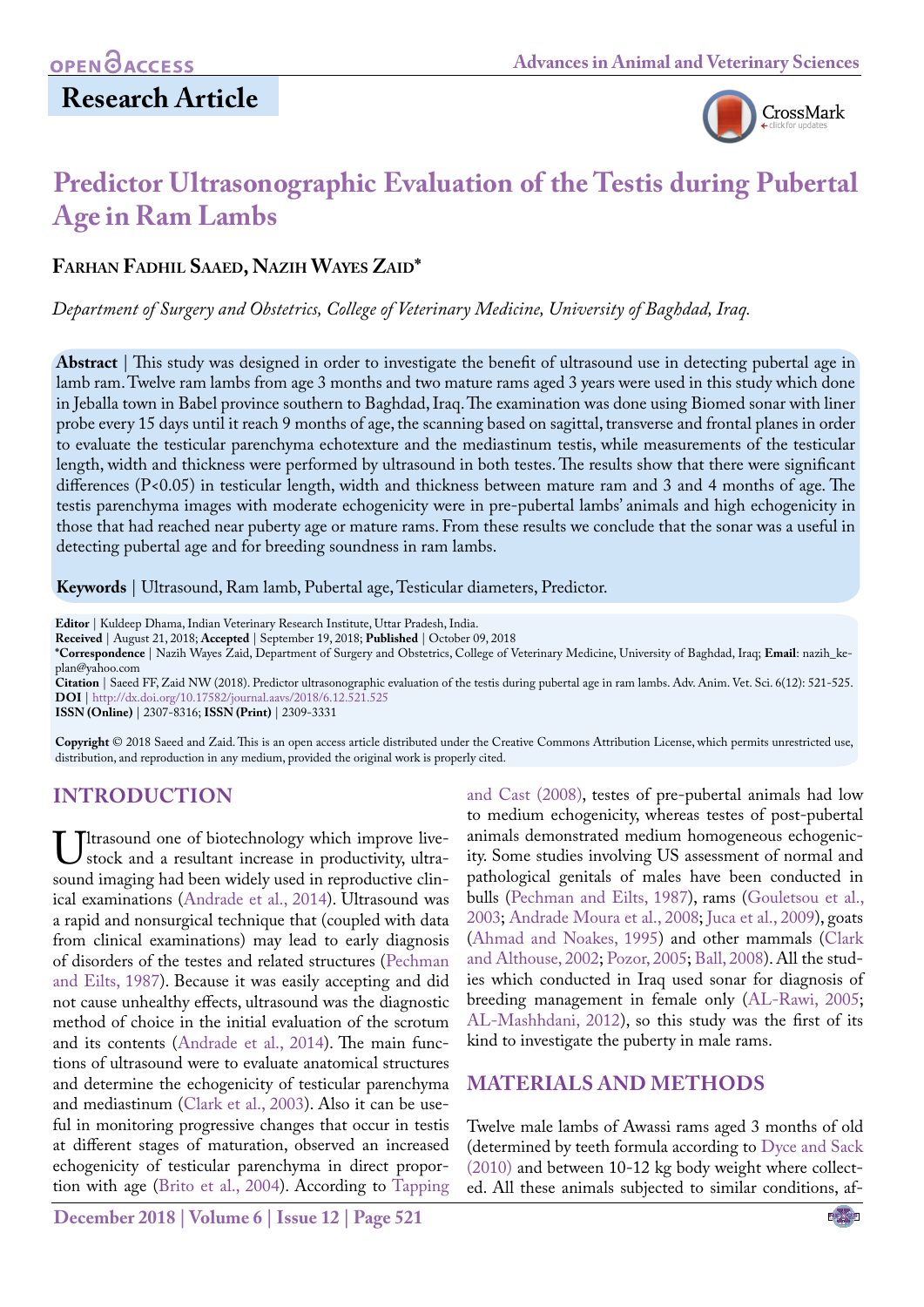## **OPEN**OACCESS

ter weaning of these lambs they were separated from their mothers and feed with two period of grazing, the first one started from sunrise-mid noon, then these lambs take a 2 hours of rest and then the second grazing period started into sun-shine time, the water and minerals blocks approved ad libitum. The medical vaccination and treatment where given during the study period which extended from November 2017 to April 2018. All animals were kept in Jeballa town in Babel province southern to Baghdad, Iraq. Another two mature Awassi rams aged 3 years of old were kept with these lambs as mature male.

The examination of all animals were done, this included general evaluation (body condition inspection, detection of hereditary defects, respiratory, circulatory, digestive and musculoskeletal systems) and special examination of genitalia (inspection and palpation of the scrotum, testis, epididymis, spermatic cords, prepuce and penis). This was done according t[o Andrade et al. \(2014\)](#page-3-0).

Testicular ultrasonographic evaluations were carried out using Biomed (USA) connected to a linear array transducer with a frequency of 8.0 MHz for image documentation. Rams and lambs were physically curbed by two assistants and each testis was scanned in the sagittal, transverse and frontal planes to evaluate the testicular parenchyma echotexture and the mediastinum testis (MT) while the testes were immobilized without pressure. Measurements of the mediastinum thickness (frontal plane) and testicular width (transverse plane) were performed by ultrasound in both testes. Both were measured in millimeters.

#### **STATISTICAL ANALYSIS**

Statistical analysis was carried out to study the differences between means. ANOVA test was performed. Duncan multiple range tests were used to compare different means of studied parameters. Correlations were examined for studied lambs and rams. This was done according to [Al-Mohammed et al. \(1986\)](#page-3-11).

#### **Results**

The herein study indicated that there was significant differences (P<0.05) between mature rams and pre-pubertal age (3-4) in length and width using ultrasound, while it was with 3 months only in thickness ([Table 1\)](#page-2-0). There was no other significant difference. There were high correlation between length, width and thickness and lambs ages. At ultrasonography, the parenchyma of the testis appeared homogeneous, ranging from moderate [\(Figure 1](#page-1-0)) to high [\(Figure 2\)](#page-1-1) echogenicity, regardless of the testis or the scan plane which had been used. Whereas the testicular mediastinum was imaged in all animals, presenting as a hyperechoic line of variable thickness in the center ofthe testis parenchyma,and was classified as having low ([Figure 3](#page-1-2) and

**December 2018 | Volume 6 | Issue 12 | Page 522**

[4](#page-2-1)), moderate ([Figure 5](#page-2-2)), high ([Figure 6](#page-2-3)) or diffuse ([Figure](#page-2-4)  [7](#page-2-4) an[d 8\)](#page-2-5) echogenicity.



<span id="page-1-0"></span>Figure 1: Ultrasound images of the testis of 3 months lamb showing: moderate echogenicity of the testicular parenchyma; mediastinum testicular highly echogenic



<span id="page-1-1"></span>**Figure 2:** Ultrasound images of the testis of 8 months lamb showing: high echogenicity of the testicular parenchyma; mediastinum testicular moderately echogenic



<span id="page-1-2"></span>**Figure 3:** Ultrasound images of the testis of 9 months lamb showing: high echogenicity of the testicular parenchyma**;**  mediastinum testicular lowly echogenic

NE**X**US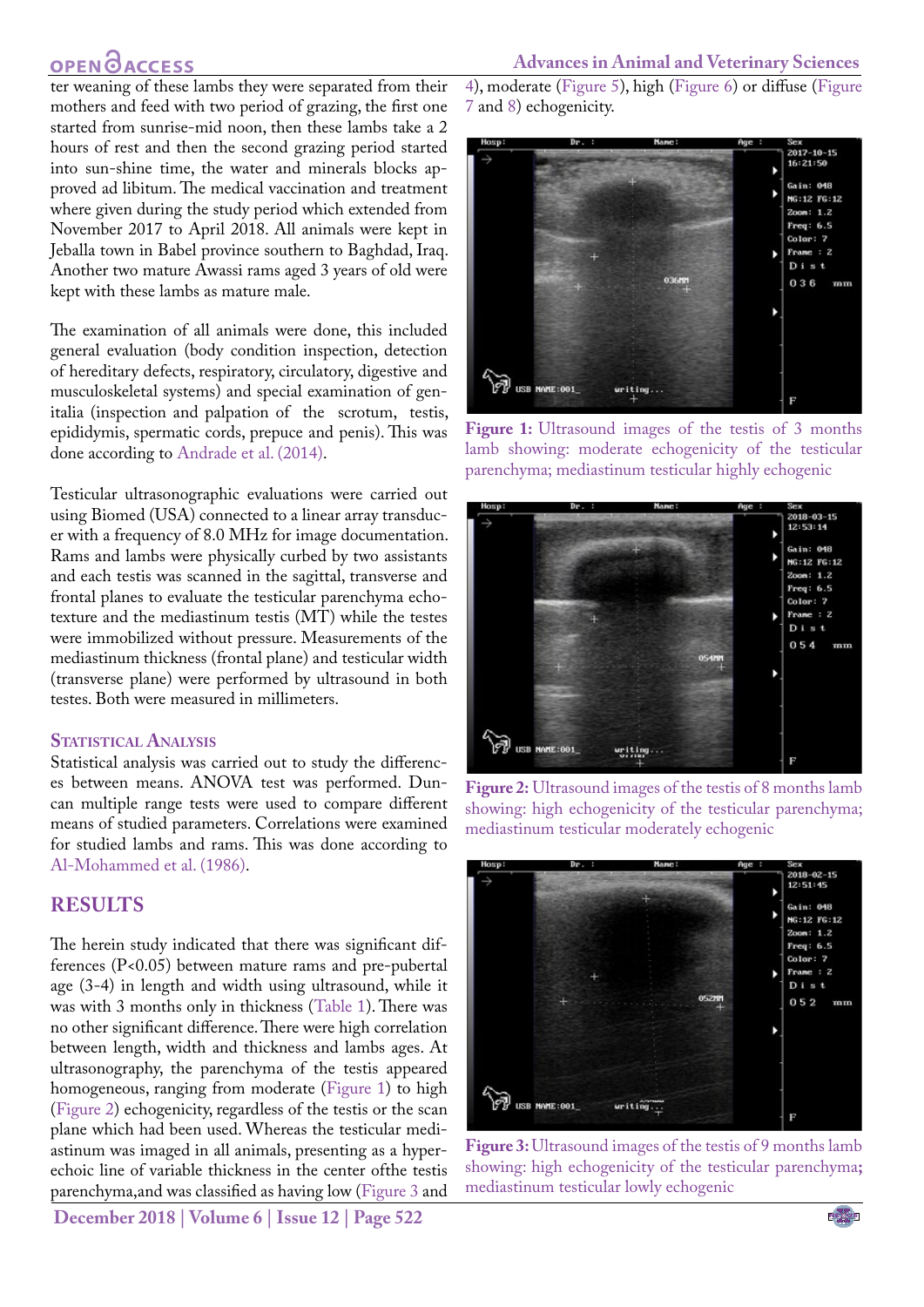# **OPEN**OACCESS



**Figure 4:** Ultrasound images of the testis of mature ram showing: high echogenicity of the testicular parenchyma; mediastinum testicular lowly echogenic

<span id="page-2-1"></span>

<span id="page-2-2"></span>**Figure 5:** Ultrasound images of the testis of 6 months lamb showing: moderate echogenicity of the testicular parenchyma**;** mediastinum testicular moderately echogenic



Figure 6: Ultrasound images of the testis of 4 months lamb showing: moderate echogenicity of the testicular parenchyma; mediastinum testicular highly echogenic

<span id="page-2-3"></span>**December 2018 | Volume 6 | Issue 12 | Page 523**

### **Advances in Animal and Veterinary Sciences**



Figure 7: Ultrasound images of the testis of 5 months lamb showing: moderate echogenicity of the testicular parenchyma; mediastinum testicular diffusely echogenic

<span id="page-2-4"></span>

<span id="page-2-5"></span>

<span id="page-2-0"></span>

| <b>Table 1:</b> Testis length (mm), testis width (mm) and testis |  |  |  |
|------------------------------------------------------------------|--|--|--|
| thickness (mm) in pre-pubertal lambs and mature rams.            |  |  |  |

| Ages         | Testis length*     | Testis width*      | <b>Testis</b><br>thickness* |
|--------------|--------------------|--------------------|-----------------------------|
| 3 months     | $48.2 \pm 0.2$ c   | $19.2 \pm 0.1$ c   | 16±01 h                     |
| 4 months     | $55.5 \pm 0.3$ bc  | $35.9\pm0.1$ bc    | $31.4\pm0.1$ ab             |
| 5 months     | $71.1 \pm 0.5$ abc | $43.2 \pm 0.2$ abc | $39\pm0.1$ ab               |
| 6 months     | $87.2 \pm 0.5$ abc | $51.1 \pm 0.1$ abc | $42\pm0.2$ ab               |
| 7 months     | $95.7 + 0.5$ abc.  | $52.3 \pm 0.2$ abc | $48.6 \pm 0.2$ ab           |
| 8 months     | $116.2\pm0.4$ abc  | $55.8\pm0.1$ abc   | $48.9 \pm 0.2$ ab           |
| 9 months     | $123.1 \pm 1$ ab   | $62.2 \pm 0.2$ ab  | $49.8 \pm 0.1$ ab           |
| Mature       | $131.9\pm0.9$ a    | $76.8 \pm 0.3$ a   | $66 \pm 0.3$ a              |
| Correlations | $+0.67**$          | $+0.76**$          | $+0.75**$                   |

The numbers represent mean ± standard error.

The similar small letters represent no significant differences. The different small letters represent significant differences at level of  ${}^*(P<0.05)$  or  ${}^{**}(P<0.01)$ .

NE**X**US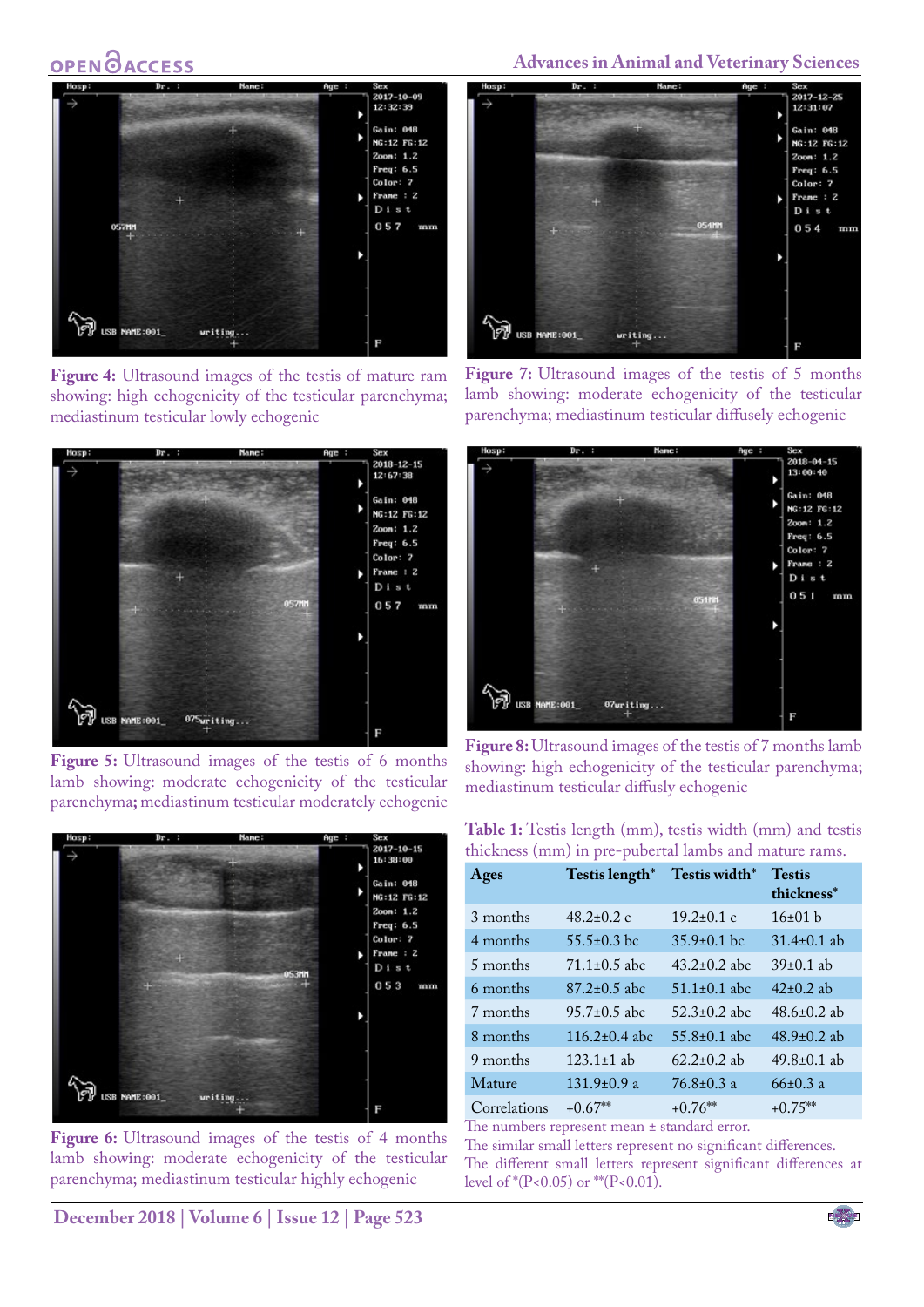## OPEN **OACCESS Discussions**

This study was the first of it kinds which applied in Iraq to study the testicular structures using sonar techniques. There was predominance of testis parenchyma images with moderate echogenicity in pre-pubertal lambs' animals and high echogenicity in those that had reached near puberty age or mature rams. Although, there was decreased echogenicity in testis mediastinum with the animal age. This finding was corroborating by [Gouletsou et al. \(2003\)](#page-3-3) and [\(Andrade et al., 2014\)](#page-3-0). Furthermore, when comparing the testes of pre-pubertal lambs and mature rams, there was predominance of images with low echogenicity in pre-pubertal animals and moderate echogenicity in those that had reached puberty [\(Andrade et al., 2014\)](#page-3-0). Although some authors have studied the ultrasonographic appearance of the testes and epididymes of clinically healthy sheep ([Gou](#page-3-3)[letsou et al., 2003;](#page-3-3) [Andrade Moura et al., 2008;](#page-3-4) [Juca et al.,](#page-4-2) [2009\)](#page-4-2). In this experiment of [Gouletsou et al. \(2003\)](#page-3-3) and [Juca et al. \(2009](#page-4-2)), the testicular parenchyma in the lambs demonstrated homogeneity, with echogenicity ranging from low to moderate in both testes. [Andrade Moura et al.](#page-3-4) [\(2008](#page-3-4)), in their study that aimed to describe the testicular parenchyma echotexture of Santa Ines sheep at different ages, found a variation of hypoechoic images of low and high intensity in all groups, with predominance of hypoechoic images of low intensity[. Andrade et al. \(2014\)](#page-3-0) stated that the mediastinum testis was visualized in 100% of the evaluated animals, presenting as a hyperechoic line of variable thickness at the center of the testicular parenchyma when visualized in the frontal plane and as a hyperechoic point in the center of this parenchyma when visualized in the transverse plane. Moreover, [Andrade Moura et al.](#page-3-4) [\(2008](#page-3-4)), using cattle and sheep, respectively, concluded that the mediastinum thickness and echogenicity increased with age. Thus, this increase in the testicular mediastinum thickness may be explained by the important and considerable anatomical changes in the seminiferous tubules, which develop with age as they become longer, increase in diameter, twisted, the lumen forms and the basement membrane thickens. According t[o Tapping and Cast \(2008\)](#page-4-1), this structure can often be seen as a hypoechoic area with striated appearance. Ultrasound examination may also be useful in monitoring the progressive changes that occur in the testes.

### **Conclusions**

These studies conclude that the use of sonar in ram lamb was useful in detecting the pubertal age in addition to the abnormal cases during evaluation of breeding soundness.

### **Acknowledgments**

**December 2018 | Volume 6 | Issue 12 | Page 524** The author would like to thank Mrs. Najlaa Sami Ibrahim,

**Advances in Animal and Veterinary Sciences** Ph. D. In Surgery and Obstetrics Department - College of Veterinary Medicine –University of Baghdad, for reviewing and editing this paper.

### **Conflict of Interest**

None of the authors have any conflict of interest to declare.

### **Authors Contribution**

All authors contributed equally.

#### **References**

- <span id="page-3-5"></span>• Ahmad N, Noakes DE (1995). A clinical and ultrasonographic study of induced testicular and epididymal lesions in goats and a ram. Anim. Reprod. Sci. 39: 35-48. [https://doi.](https://doi.org/10.1016/0378-4320(95)01378-D ) [org/10.1016/0378-4320\(95\)01378-D](https://doi.org/10.1016/0378-4320(95)01378-D )
- <span id="page-3-9"></span>• AL-Mashhdani WAS (2012). Practical Applications of Ultrasonography in Breeding Management in Awassi Ewes. Master Science Thesis, College of Veterinary Medicine, University of Baghdad.
- <span id="page-3-11"></span>• Al-Mohammed NT, Al-Rawi KM, Younis MA, Al-Morani WK (1986). Principles of Statistics. Book House for Printing and Publishing, University of Al-Mosel.
- <span id="page-3-8"></span>• AL-Rawi HM (2005). Clinical uses of ultrasonic technique in reproductive management in ewes. Philosophy of Doctorate Thesis, College of Veterinary Medicine, University of Baghdad.
- <span id="page-3-4"></span>• Andrade Moura JC, Juca AF, Gusmao AL, Pinho TG, Bittencourt TCB, Barbosa CMP (2008). Ecotextura testicular do carneiro Santa Ines. Hora Vet. 162: 19-22.
- <span id="page-3-0"></span>• Andrade AKG, Soares AT, Freitas FF, Silva SV, Pena-Alfaro CE, Batista AM, Guerra MMP (2014). Testicular and epididymal ultrasonography in Santa Ines lambs raised in Brazil. Anim. Reprod. 11 (2): 110-118.
- <span id="page-3-7"></span>• Ball AB (2008). Diagnostic methods for evaluation of stallion sub-fertility: a review. J. Equine Vet. Sci. 28: 650-664. [https://doi.org/10.1016/j.jevs.2008.10.003](https://doi.org/10.1016/j.jevs.2008.10.003 )
- <span id="page-3-2"></span>• Brito LFC, Silva AEDF, Unanian MM, Dode MAN, Barbosa RT, Kastelic JP (2004). Sexual development in early late maturing *Bos indicus* and *Bos indicus*×*Bos taurus* crossbred bulls in Brasil. Theriogenology. 62: 1198-1217. [https://doi.](https://doi.org/10.1016/j.theriogenology.2004.01.006 ) [org/10.1016/j.theriogenology.2004.01.006](https://doi.org/10.1016/j.theriogenology.2004.01.006 )
- <span id="page-3-6"></span>• Clark SG, Althouse GC (2002). B-mode ultrassonographic examination of the accessory sex glands of boars. Theriogenology. 57: 2003-2013. [https://doi.org/10.1016/](https://doi.org/10.1016/S0093-691X(02)00698-2 ) [S0093-691X\(02\)00698-2](https://doi.org/10.1016/S0093-691X(02)00698-2 )
- <span id="page-3-1"></span>• Clark SG, Schaeffer DJ, Althouse GC (2003). B-mode ultrasonographic evaluation of paired testicular diameter of mature boars in relation to average total of sperm numbers. Theriogenology. 60: 1011-1023. [https://doi.org/10.1016/](https://doi.org/10.1016/S0093-691X(03)00127-4 ) [S0093-691X\(03\)00127-4](https://doi.org/10.1016/S0093-691X(03)00127-4 )
- <span id="page-3-10"></span>• Dyce KM, Sack WO (2010). Text Book of Veterinary Anatomy. 4th ed. Edinburgh, Scotland, p: 100.
- <span id="page-3-3"></span>• Gouletsou PG, Amiridis GS, Cripps PJ, Lainas T, Deligianis K, Saratsis P, Fthenakis GC (2003). Ultrasonographic appearance of clinically healthy testicles and epididymes of rams. Theriogenology. 59: 1959-1972. https://doi. Theriogenology. 59: 1959-1972. [https://doi.](https://doi.org/10.1016/S0093-691X(02)01259-1 ) [org/10.1016/S0093-691X\(02\)01259-1](https://doi.org/10.1016/S0093-691X(02)01259-1 )